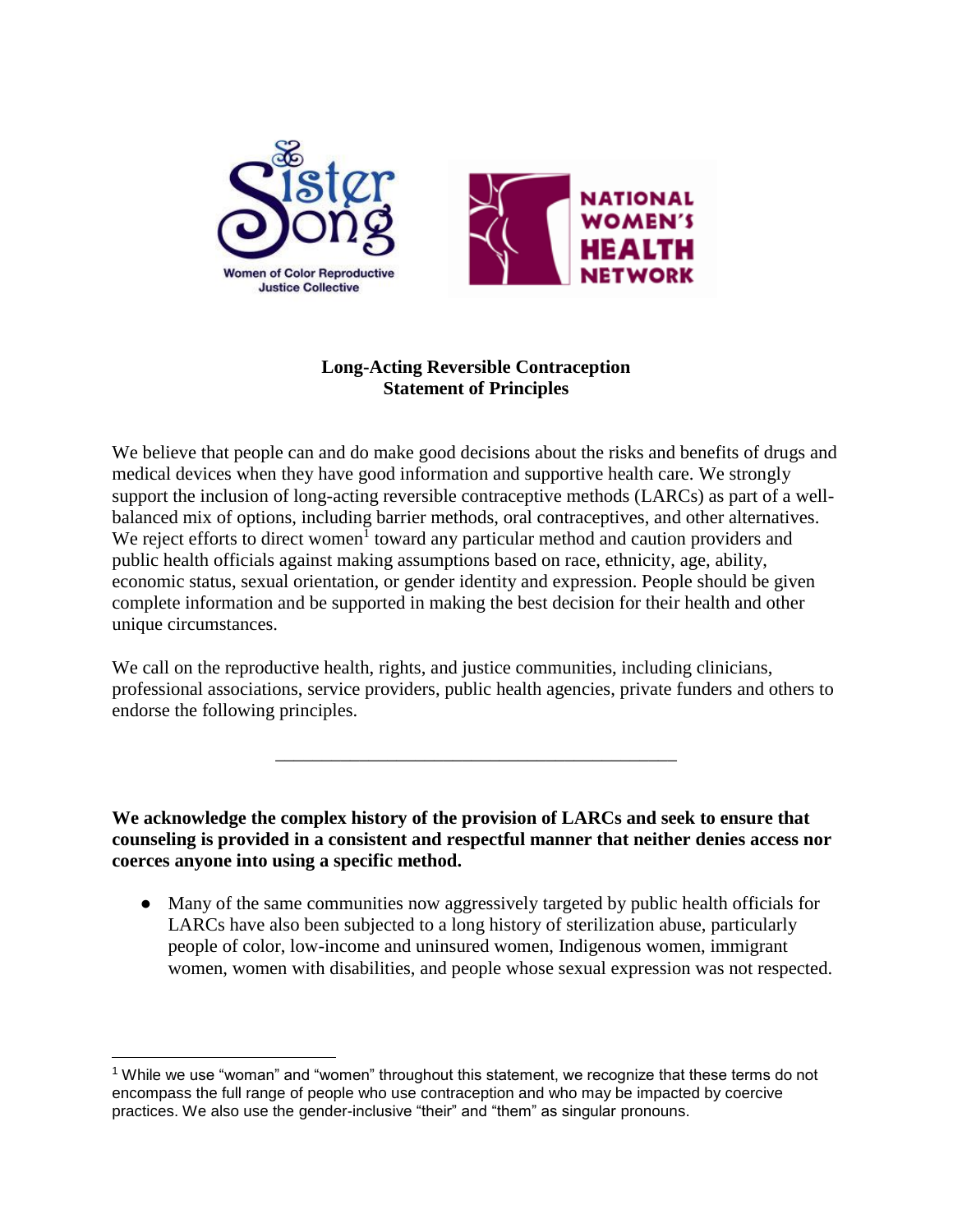**We commit to ensuring that people are provided comprehensive, scientifically accurate information about the full range of contraceptive options in a medically ethical and culturally competent manner in order to ensure that each person is supported in identifying the method that best meets their needs.** 

- A one-size-fits-all focus on LARCs at the exclusion of a full discussion of other methods ignores the needs of each individual and the benefits that other contraceptive methods provide. A woman seeking care who is preemptively directed to a LARC may be better served by a barrier method that reduces the spread of HIV and other sexually transmitted infections (STIs); a pill, patch, or ring that allows her to control her menstrual cycle; or any method that she can choose to stop using on her own without the approval of clinician.
- Women—particularly young women, elderly women, women of color, LGBTQ individuals, and low-income women—frequently report that clinicians talk down to them, do not take their questions seriously, and treat them as though they do not have the basic human right to determine what happens with their bodies. Only affordable coverage of all options and a comprehensive, medically accurate, and culturally competent discussion of them will ensure treatment of the whole human being and truly meet the health and life needs of every woman.

### **Advocates and the medical community must balance efforts to emphasize contraception as part of a healthy sex life beyond the fear of unintended pregnancy with appropriate counseling and support for people who seek contraception for other health reasons.**

- The current focus on straight, cisgender women limits the health information given to people whose primary need may not be for preventing pregnancy, but for treating endometriosis, ovarian cysts, heavy or painful menstrual cycles, and more. This current focus also reinforces a limited set of public health outcomes that have been historically problematic, rather than respecting the bodily autonomy and rights of all women.
- Health care providers need good information to effectively consult with their patients. We seek to ensure access to training and up-to-date information on the benefits and possible drawbacks or limitations of any given option so that health professionals and clinic staff are able to provide the highest quality counseling for each and every patient.

**The decision to obtain a LARC should be made by each person on the basis of quality counseling that helps them identify what will work best for them. No one should be pressured into using a certain method or denied access based on limitations in health insurance for the insertion or removal of LARC devices.** 

● Too often, providers receive biased promotional information from funders and pharmaceutical companies. It is critical that providers receive information that doesn't privilege LARC over other methods.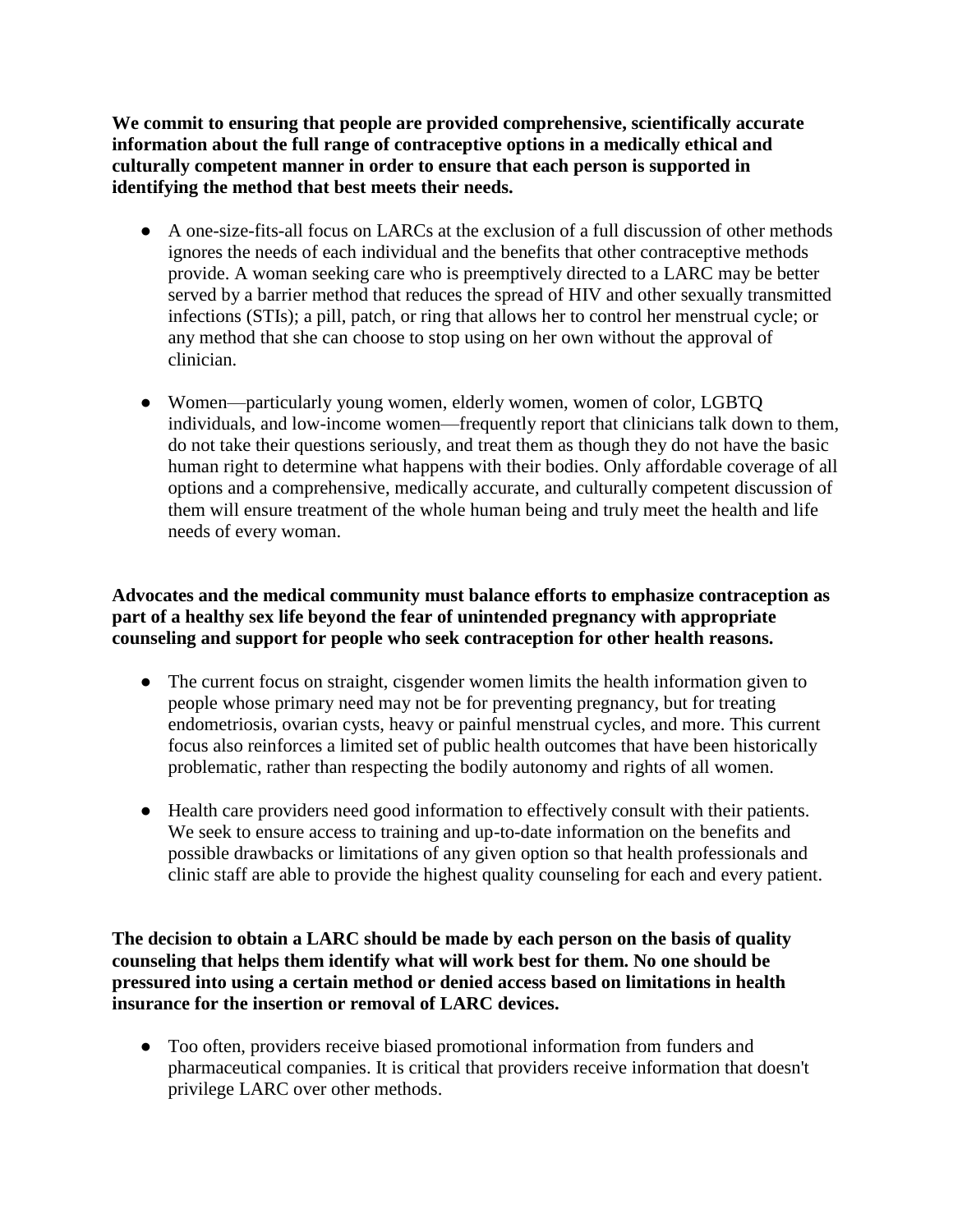- Governments, foundations, and providers should reject explicit and implicit targets or goals for total numbers of LARCs inserted, which inappropriately bias the conversation between women and clinicians and can lead to coercion.
- Governments, foundations, and providers should reject incentives that limit patient choice, such as vouchers that can only be redeemed for LARCs.

### **The decision to cease using a long-acting method should be made by each individual with support from their health professional without judgment or obstacles.**

- A woman who wants her LARC removed should have her decision respected and her LARC promptly removed, even if her clinician believes that she might ultimately be happy with the device if she were to wait.
- Removal of a LARC can be more demanding than insertion, but many women face significant obstacles when they want their LARC removed. Every clinic that offers a LARC should also have clinicians trained and able to remove LARCs and should offer appointments for removal at that same site. Likewise, providers should make clear that if women are not insured at the time they want their LARC removed, they may have to pay for removal out of pocket.
- When programs are implemented to increase access to LARCs, they should clearly address issues of removal, particularly how the needs of patients will be met if and when a program ends.

# **The current enthusiasm for LARCs should not distract from the ongoing need to support other policies and programs that address the full scope of healthy sexuality.**

- Comprehensive sexuality education must be fully funded and supported.
- LARCs are an important addition to the range of options, but they are not the only option. The medical community must not only ensure access to and information about the full range of current methods, but also support continued research to develop new options to continue to improve quality of care and support women and families.

\_\_\_\_\_\_\_\_\_\_\_\_\_\_\_\_\_\_\_\_\_\_\_\_\_\_\_\_\_\_\_\_\_\_\_\_\_\_\_\_\_\_\_

Women should have the right and the ability to control their own fertility whether planning, preventing or terminating a pregnancy. Marginalized communities, and particularly women of color, have experienced many forms of reproductive oppression, from forced sterilization to restrictions on abortion access to coercive limits on their ability to have children, and they continue to face high rates of maternal mortality.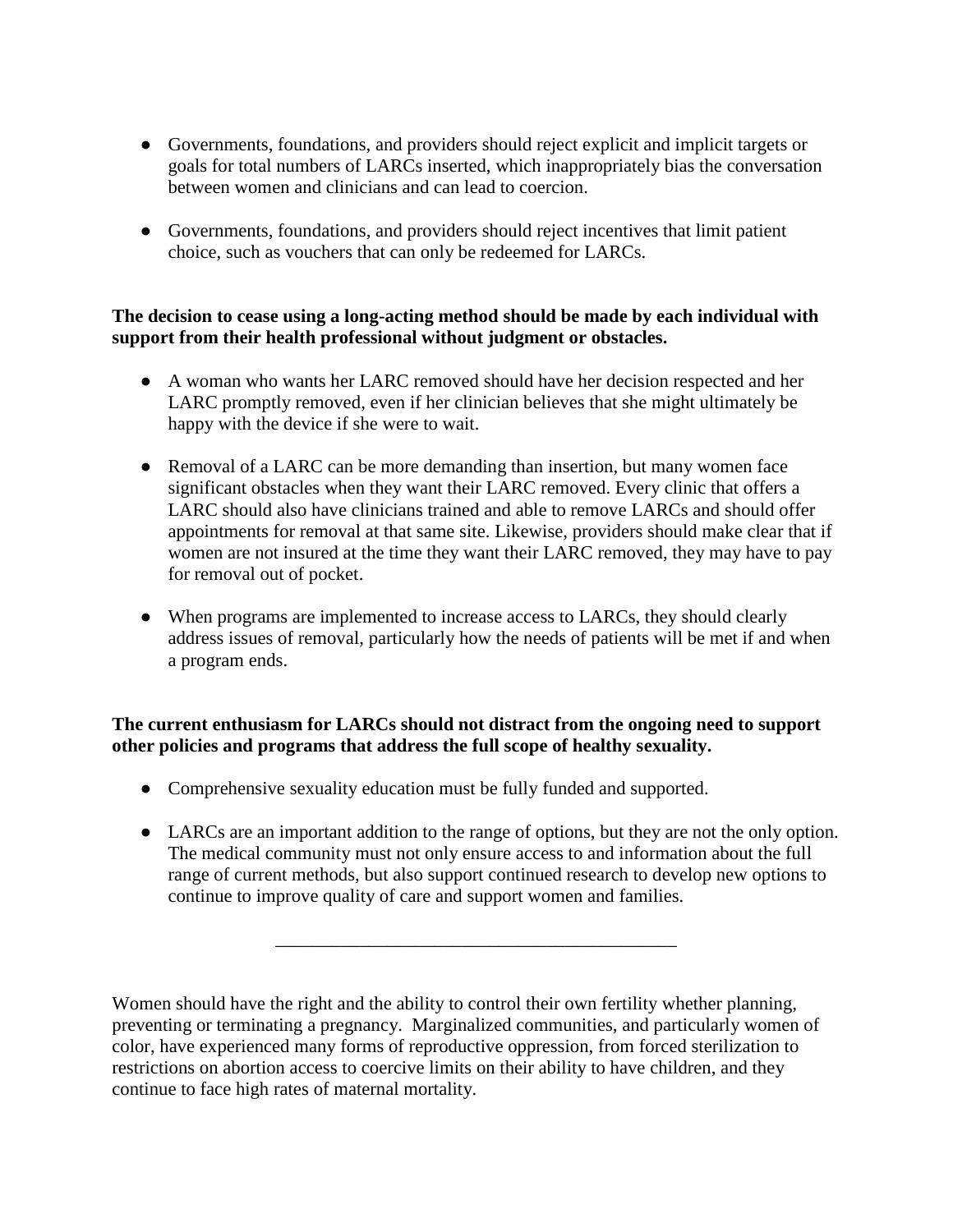We believe articulating these principles is necessary to protect the bodily autonomy and to respect the agency, health and dignity of marginalized women so that those who have historically been oppressed or harmed feel safe when making reproductive decisions. This is a critical step forward. This is what reproductive justice looks like.

 $^{+++}$ 

To sign the statement, please fill out the form found [HERE.](https://docs.google.com/forms/d/e/1FAIpQLScMnHOiYg_qxhlHoFpCKf3SVx6DMNRU5e6Bd7uYtt-PvWcUQQ/viewform) For questions, please contact Sarah Christopherson at [schristopherson@nwhn.org.](mailto:schristopherson@nwhn.org) The 'living' list of co-signers may be found at [www.tinyurl.com/LARCprinciples](http://www.tinyurl.com/LARCprinciples)

## **This statement of principles is endorsed by the following organizations in alphabetical order as of February 13, 2019:**

AccessMatters ACCESS Women's Health Justice Action for Boston Community Development Advocates for Youth AIDS Foundation of Chicago Association of Fertility Awareness Professionals American Civil Liberties Union AmeriCares Free Clinic-Norwalk Backline/All-Options Beyond the Pill Program at UCSF Bixby Center Black Women for Wellness Black Women's Health Imperative **BSSI** CAI (formerly Cicatelli Associates Inc.) CAIR Project California Latinas for Reproductive Justice Cambridge Health Alliance Sexual and Reproductive Health Program Cardea Center for Reproductive Rights Center on Reproductive Rights and Justice at University of California, Berkeley Civil Liberties and Public Policy (CLPP) Colorado Organization for Latina Opportunity and Reproductive Rights (COLOR) Community Healthcare Network Conceivable Future Desiree Alliance Emma Goldman Clinic Essential Access Health EverThrive Illinois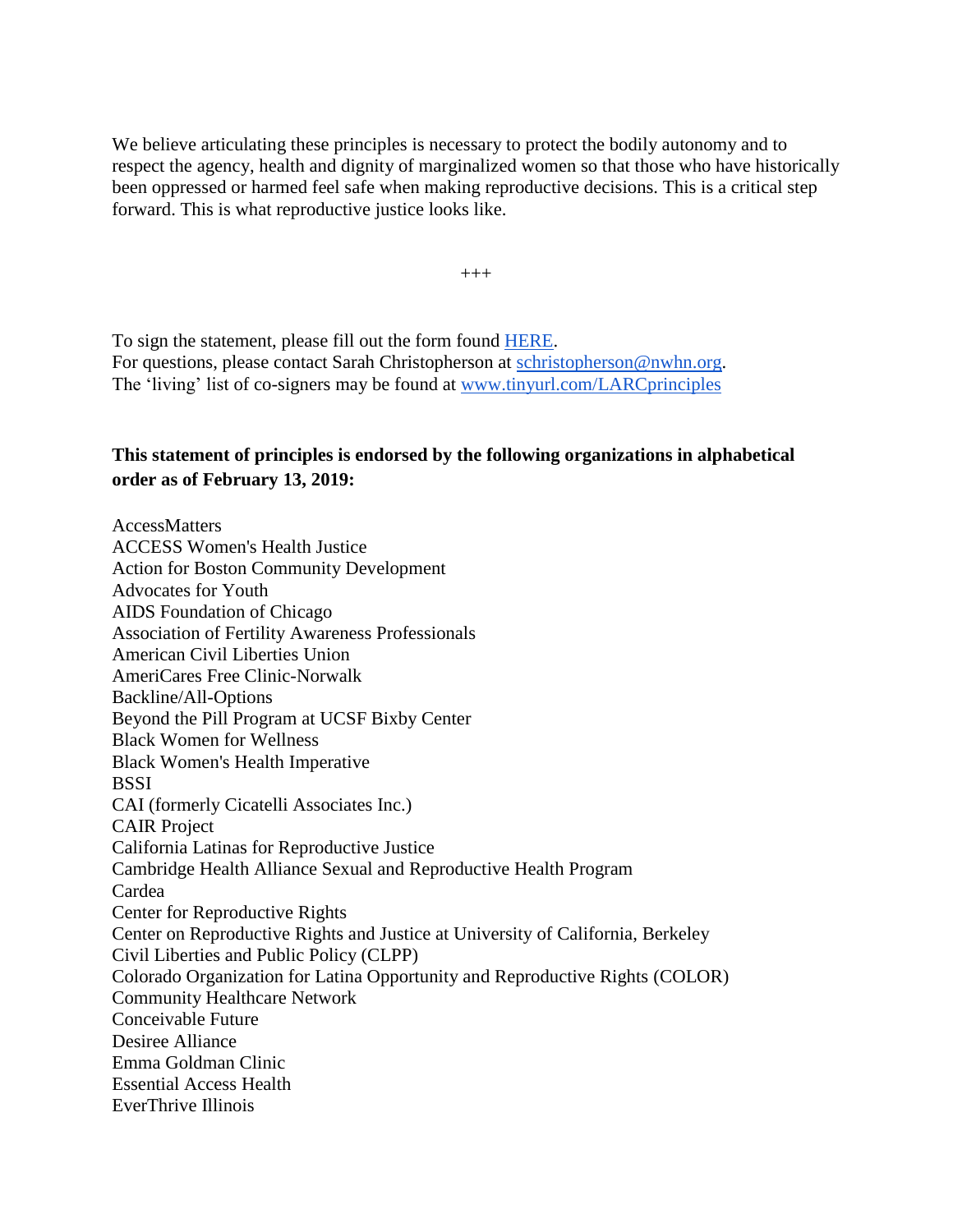Feminist Women's Health Center Forward Together getLARC Program, Montefiore Medical Center Harm Reduction Coalition HealthConnect One Healthier Futures Healthy Philadelphia Howard Brown Health Center Ibis Reproductive Health If/When/How Illinois Caucus for Adolescent Health In Our Own Voice: National Black Women's Reproductive Justice Agenda Jacobs Institute of Women's Health Latino Commission on AIDS Madre Tierra Latina Women Organization Momma's Village-Fayetteville Midwives for Peace & Justice Mississippi Reproductive Freedom Fund Mujeres Latinas en Acción NARAL Pro-Choice America NARAL Pro-Choice North Carolina NARAL Pro-Choice Oregon NARAL Pro-Choice Virginia National Asian Pacific American Women's Forum (NAPAWF) National Birth Equity Collaborative National Center for Lesbian Rights National Council of Jewish Women National Family Planning & Reproductive Health Association (NFPRHA) National Female Condom Coalition National Health Law Program National Institute for Reproductive Health National Latina Institute for Reproductive Health National Network of Abortion Funds National Organization for Women (NOW) National Organization for Women of New Jersey National Organization for Women Northern New Jersey Chapter National Partnership for Women & Families National Women's Health Network National Women's Law Center NEWCAP, Inc New Mexico Perinatal Collaborative New Voices for Reproductive Justice New York City Department of Health and Mental Hygiene New York City LARC Access Task Force New York Latina Advocacy Network Nursing Students for Sexual & Reproductive Health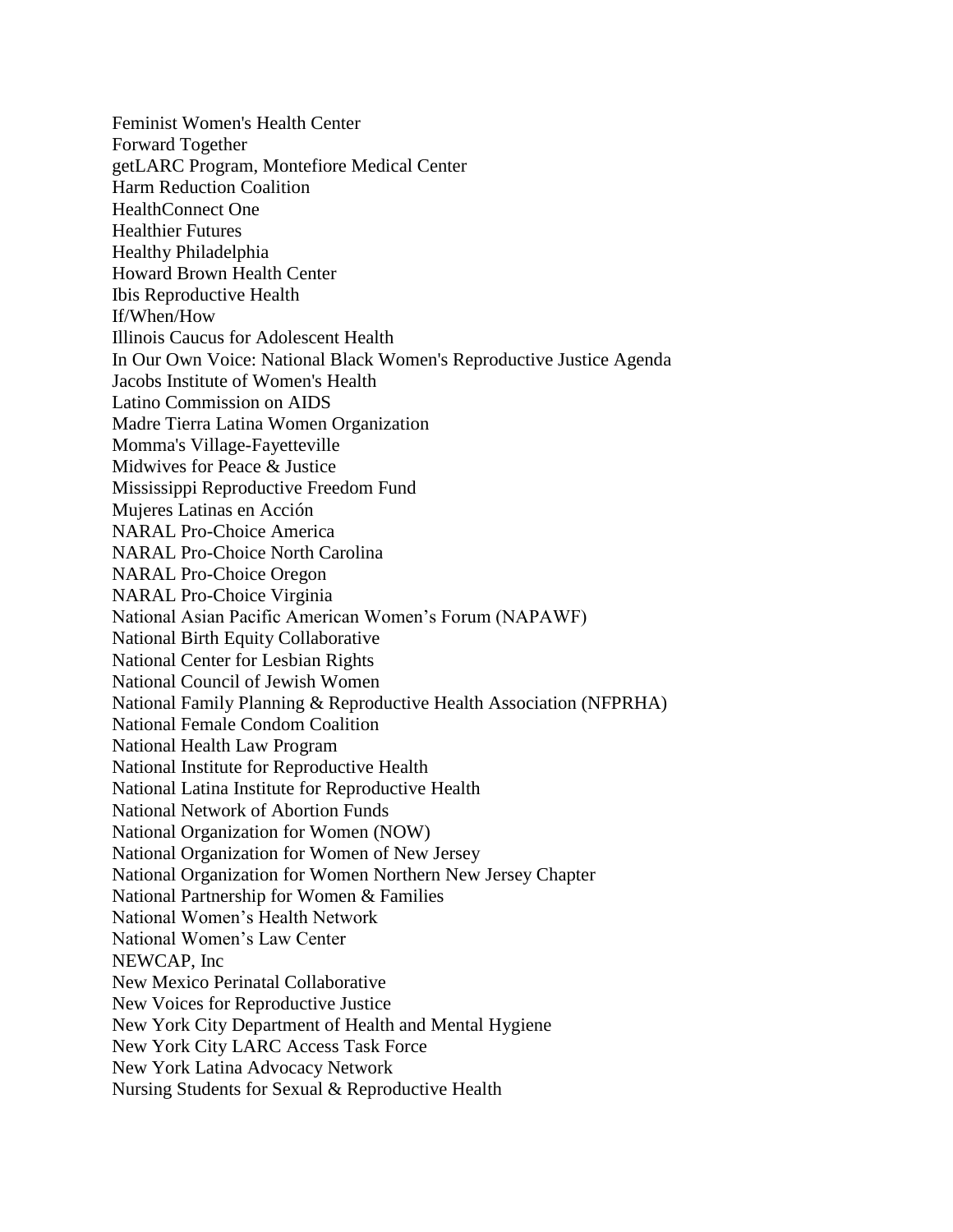Oregon Inter-Tribal Breastfeeding Coalition Our Bodies Ourselves Pandora's Box Productions Physicians for Reproductive Health Planned Parenthood Federation of America Mt. Baker Planned Parenthood Planned Parenthood Great Plains Planned Parenthood Hudson Peconic Planned Parenthood Minnesota, North Dakota, South Dakota Planned Parenthood Mohawk Hudson Planned Parenthood Northern California Planned Parenthood of Greater Ohio Planned Parenthood of Greater Texas Planned Parenthood of Illinois Planned Parenthood of Middle and East Tennessee Planned Parenthood of Nassau County Planned Parenthood of New York City Planned Parenthood of Northern New England Planned Parenthood of South West and Central Florida Planned Parenthood of Southern New England Planned Parenthood of the Great Northwest and the Hawaiian Islands Planned Parenthood South Atlantic Planned Parenthood Southeast Planned Parenthood Southeastern Pennsylvania Planned Parenthood South Texas Planned Parenthood Votes Northwest and Hawaii Population & Development Program at Hampshire College Positive Women's Network Power to Decide Prison Birth Project Pro-Choice Alliance for Responsible Research Program in Woman-Centered Contraception at University of California, San Francisco Provide Inc. Rainier Valley Community Clinic Religious Coalition for Reproductive Choice Religious Institute Reproaction Reproductive Health Access Project Reproductive Health Technologies Project (RHTP) Sacramento Sister Circle Seattle Medical and Wellness Clinic Sexual Health and Reproductive Equity Program, University of California, Berkeley Sexuality Information and Education Council of the United States (SIECUS) **SisterLove SisterReach** SisterSong: National Women of Color Reproductive Justice Collective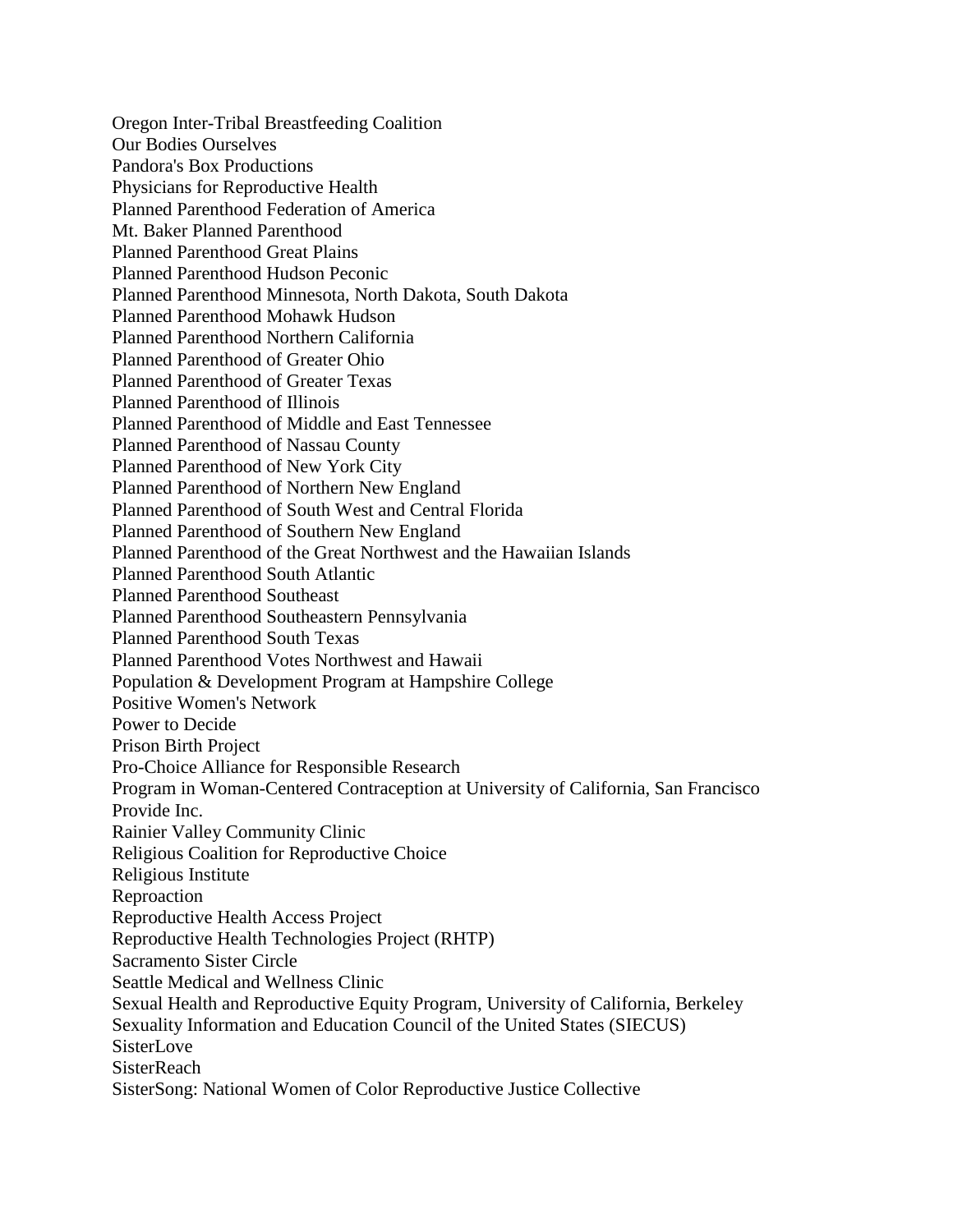Society for Adolescent Health and Medicine (SAHM) Southern Birth Justice Network Southwest Women's Law Center SPARK Reproductive Justice NOW! St. John's Well Child and Family Center Surge Reproductive Justice Tapestry Health THE ALLIANCE: State Advocates for Women's Rights & Gender Equality: California Women's Law Center • Gender Justice • Legal Voice • Southwest Women's Law Center • Women's Law Project Training in Early Abortion for Comprehensive Healthcare (TEACH) Unitarian Universalist Association Unitarian Universalist Legislative Ministry of New Jersey Unitarian Universalist Pennsylvania Legislative Advocacy Network Upstream USA URGE: Unite for Reproductive & Gender Equity Women and Teens Healthcare, Inc Women Engaged Women with a Vision Women's Centers Women's Health Specialists, Feminist Women's Health Centers Woodhull Freedom Foundation WV Free Young Women United YWCA of Greater Charleston

The American College of Obstetricians and Gynecologists supports the value of this document as an educational tool, January 2017.

#### **This statement of principles is endorsed by the following individuals in order of date signed as of February 13, 2019:**

Samara Azam-Yu, M.B.A. Executive Director, ACCESS Women's Health Justice

Dr. Carrie N. Baker Associate Professor, Program for the Study of Women and Gender Smith College

Dr. Rajani Bhatia Assistant Professor, Women's, Gender & Sexuality Studies, University at Albany

Dr. Laura Briggs Chair and Professor, Women, Gender, Sexuality Studies University of Massachusetts Amherst

Ynanna Djehuty, Founder These Waters Run Deep

Judy Norsigian Co-founder and former Executive Director, Our Bodies Ourselves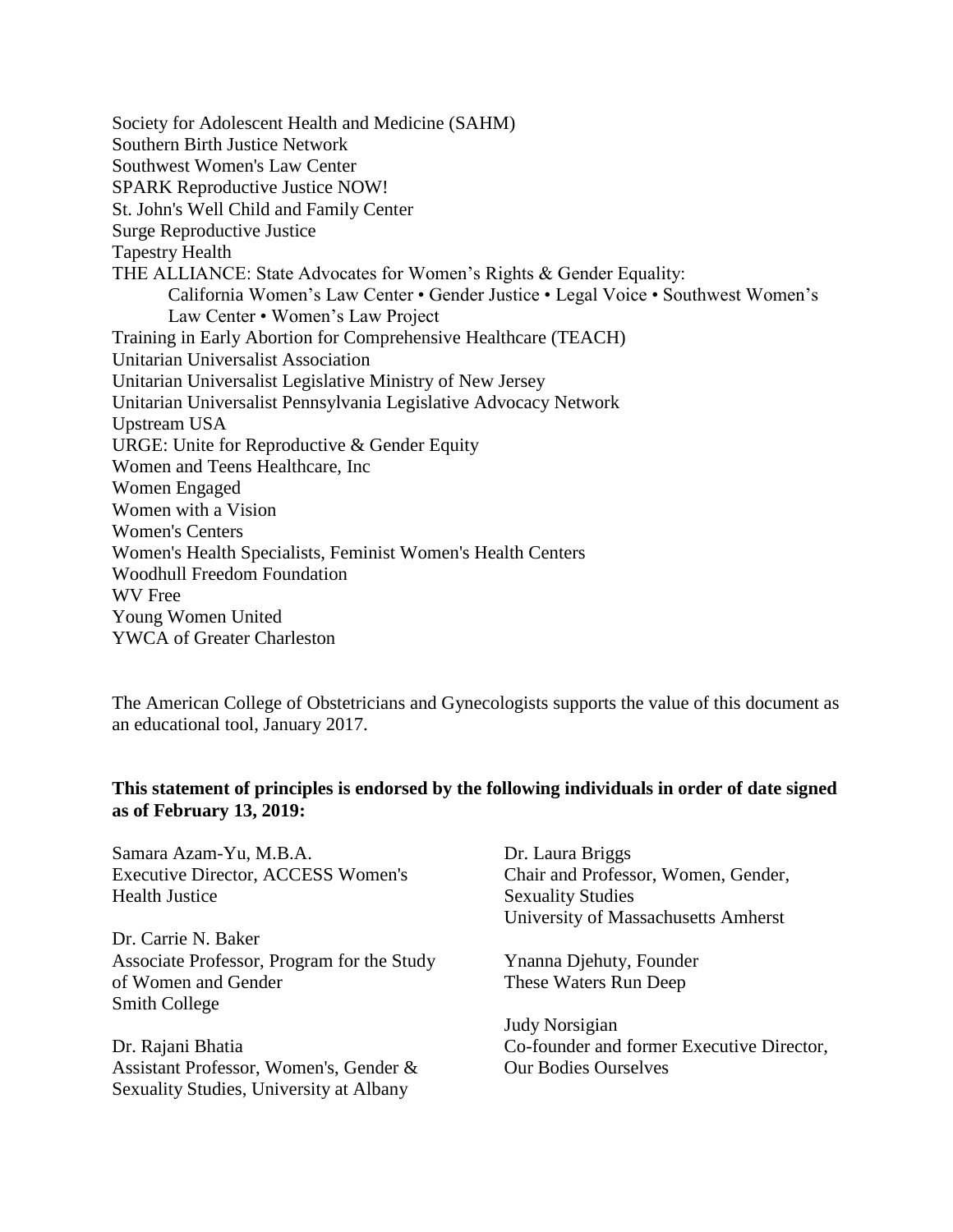Suzan Goodman MD MPH Fellowship and Curriculum Director of the TEACH Program Training Director for Beyond the Pill, University of California, San Francisco

Dr. Aline Gubrium Associate Professor, Health Promotion and **Policy** University of Massachusetts Amherst

Dr. Betsy Hartmann Professor Emerita, Development Studies Senior Policy Analyst, Population and Development Program Hampshire College

John Peller, President & CEO AIDS Foundation of Chicago

Dr. Krystal Redman Executive Director, SPARK Reproductive Justice NOW!

Malika Redmond, MA Founding Director, Women Engaged

Dorothy E. Roberts, J.D. George A. Weiss University Professor of Law and Sociology Raymond Pace & Sadie Tanner Mossell Alexander Professor of Civil Rights Professor of Africana Studies Founding Director, Program on Race, Science, and Society University of Pennsylvania

Lynn Roberts, PhD, Assistant Professor Community Health & Social Sciences Program CUNY Graduate School of Public Health & Health Policy

Dominika Seidman, MD University of California San Francisco Jessica Terlikowski, Director Prevention Technology Education, AIDS Foundation of Chicago

Joan Whitaker, Director Action for Boston Community Development Family Planning Partnership

Alyssa N. Zucker, Ph.D. Vada A. Yeomans Chair of Women's **Studies** University of Florida

Mrs. Barbara Moore Bethlehem, PA

Christopherson Vichiola Danbury, CT

Dennis Ruffer Santa Clara, CA

Michelle Mosher Denton, TX

Lisa Hughes Galveston, TX

Mary V. Lisbon Miami, FL

Leta A Dally Chicago, IL

Mark Goldfield Brooklyn, NY

Bonnie Richardson Illinois

Marcia Bailey Florida

Anna Forbes, MSS Independent consultant Kensington, MD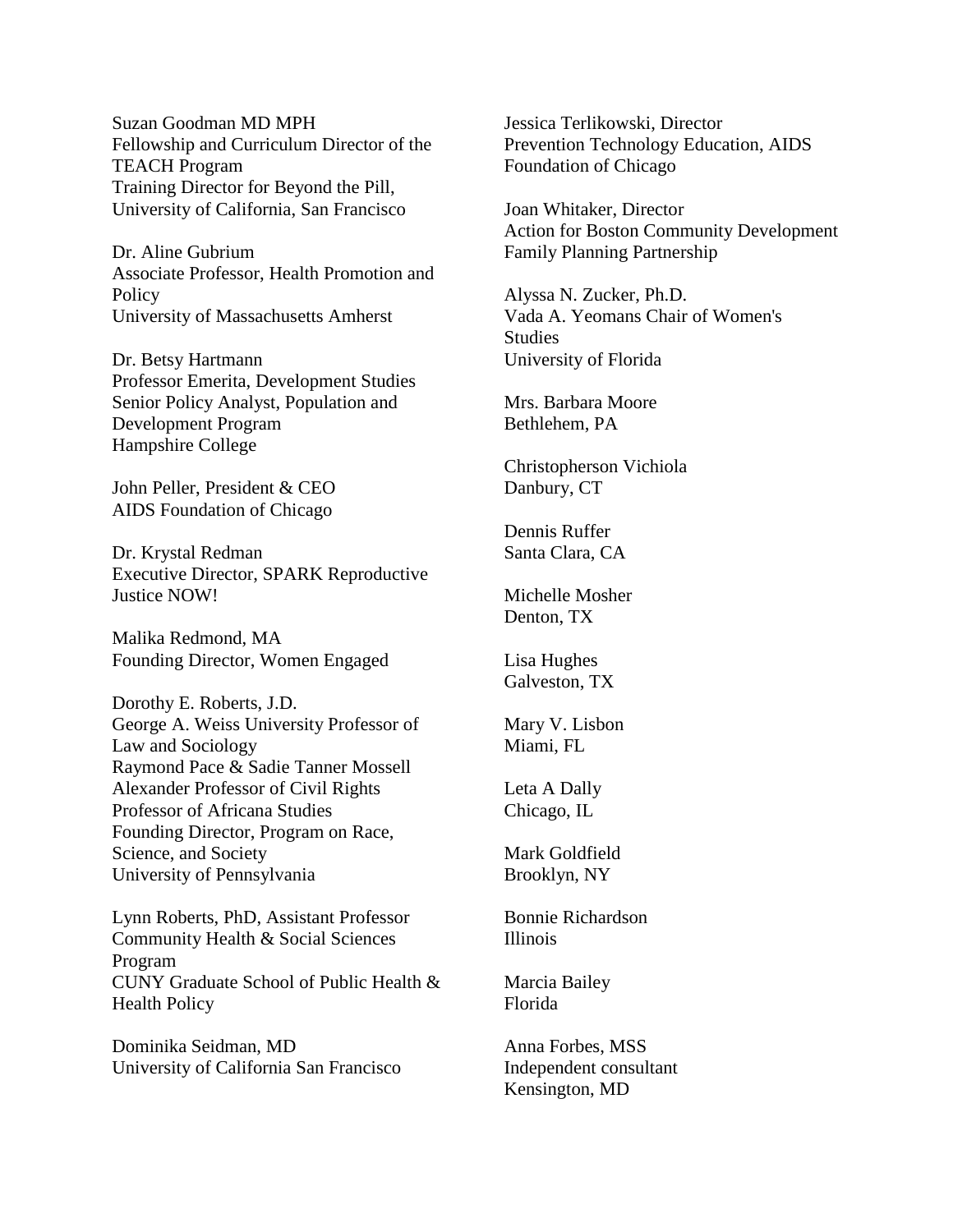Julie Callahan Brooklyn, NY

Gayla S. Keesee Augusta, GA

Joan Smith San Francisco, CA

Melissa Saunders Lawrenceville

Rev. Jes Morgan Pensacola Florida

Sarah Stewart

Dorothy Hasler Sterling Heights, MI

Sophie Tramel Fairfield, CA

Nicole Clark, LMSW Nicole Clark Consulting Brooklyn, NY 11202

Dea Smith Loveland, CO

Alfredo Roldan-Flores Newton, MA

Russ Ziegler Chicago, IL

Marian F Iris Moore CNM Sebastopol, CA

Ed Parks Lawton, OK

Emelyn Erickson Homeless Prenatal Program San Francisco, CA

James A Clark Jr Colorado

Amy Levi RhN - Reproductive Health in Nursing Albuquerque, NM

Julie Slater-Giglioli West Hollywood, CA

Mrs. Elke Hoppenbrouwers East Haven

Owen Gustafson Minnesota

Alison R. Park New York, NY

Sally Gwin-Satterlee Felton, CA

Alexa Lesperance, Medical Student Northern Ontario School of Medicine

Susan Spivack Cobleskill, NY

Robert B. Kaplan Port Angeles, WA

Ronald R Hammersley Palm Bay, FL

John and Martha Stoltenberg Elkhart Lake, WI

Sandra Mager Rye, NY 10580

Suzanne Buckley, Reproductive Rights Advocate Durham, NC

Wanda Ballentine St. Paul, MN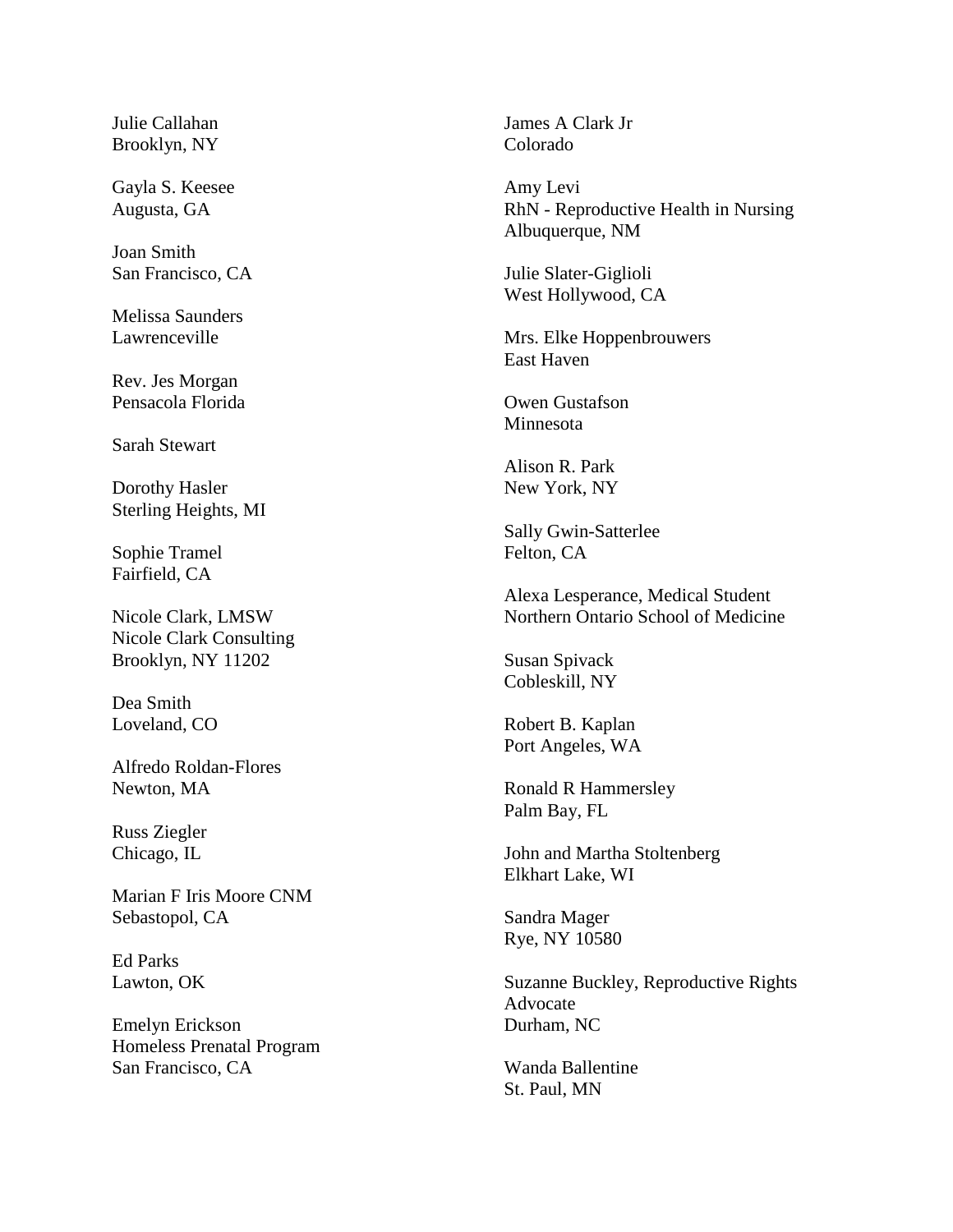Patricia Flynn-Williams Midland, TX

Diana Wilkinson, RDH Flagstaff, AZ

Delaine Powerful Baltimore, MD /New York, NY

Maureen Portland

Caitlin Williams Durham, NC

Sara Birnel Henderon New York, NY

Susan Margot Ecker Malden MA

Leslie Cassidy New York, NY

Debra Stulberg, MD Chicago, IL

Fatima Cortez Todd Los Angeles, CA

Freda Ballas Oak Lawn

Tonya Katcher, MD Washington, DC

Danit Brahver, MD Cambridge Health Alliance

Whitney Wilson, MPH San Francisco, CA

Aiden Harrington APN, CNM Howard Brown Health Chicago, IL

Sarah McNeil MD Martinez, CA

Biftu Mengesha MD University of California San Francisco San Francisco, CA

Linda Hardy Matawan, NJ

Bennett Lareau-Meredith NP Director of Women's Health South End Community Health Center Boston, MA

Susan J. Waldman Randolph, NJ

Natasha Vianna Co-founder of #NoTeenShame California

Cari Benbasset-Miller, MD Boston, MA

Makeda Kamara CNM, MPH, APRN St Croix, Virgin Islands

Silvia Beltran Brooklyn, NY

Melissa Smith, M.D. Texas

Abigail Reese, CNM Albuquerque, NM

Alissa Perrucci, PhD, MPH University of California San Francisco San Francisco, CA

Carrie Pierce, MD Klamath Falls, OR

Eshita Sharmin Dallas, TX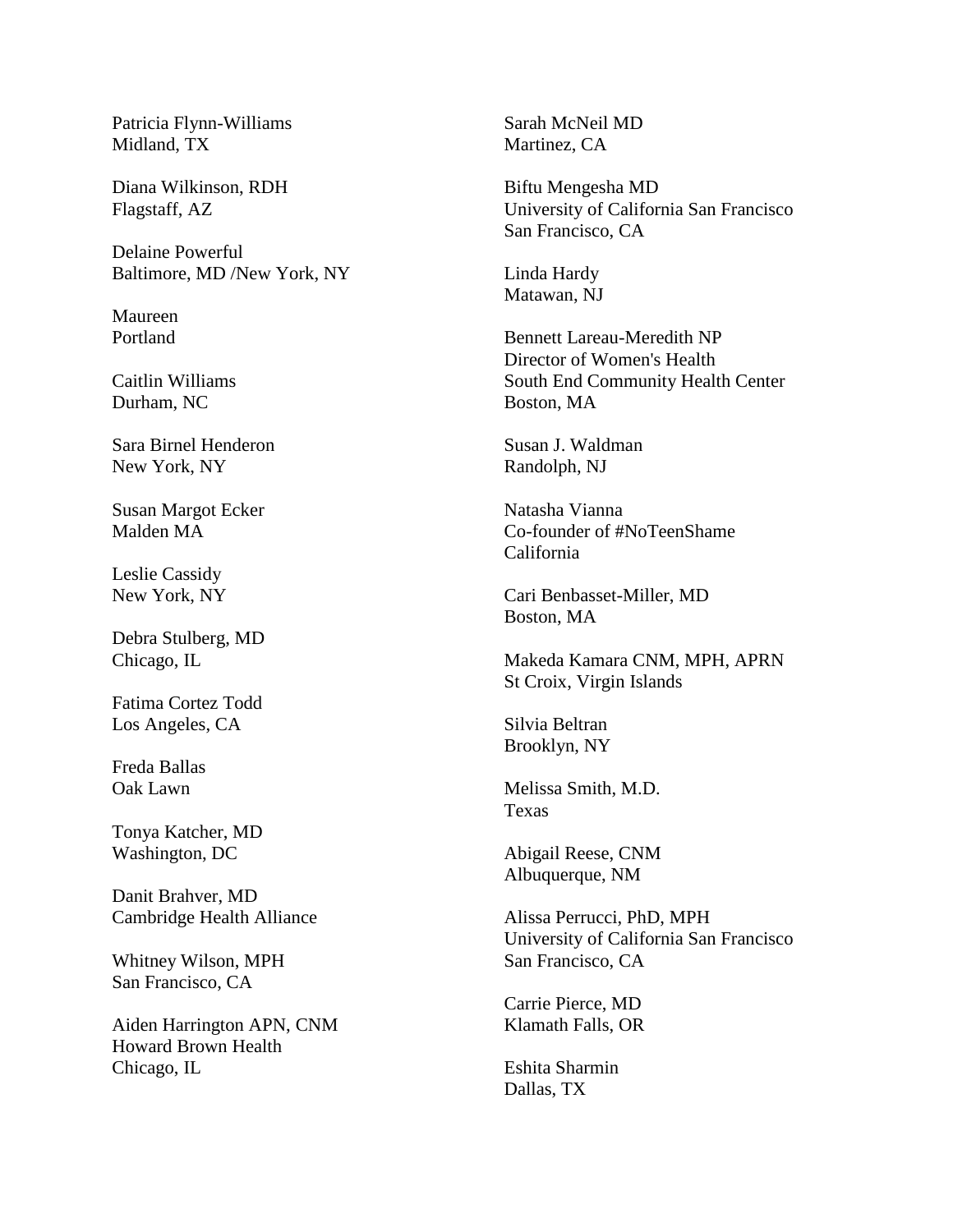Richard Johnson Eugene, OR

Lawrence Crowley Louisville, CO

Angela Oliver Washington, DC

Rose Harris Salt Lake City, UT

Diana L. Siegal Topeka, KS

Nina Aronoff Boston, MA

Renee Potik, NP Fresno, CA

Jim Dailey

Peter Childs California

Lynn Schneider Naples, FL

Dave Frank Des Moines, IA

Claire Carren Colorado

Sandra Mager Rye, NY

Helen Hays Oregon City, OR

Bruce Hlodnicki, MD Indianapolis, IN

Barbara Garcia El Portal, CA

Susan Stiritz, PhD, MSW St. Louis, MO

John Comella Philadelphia, PA

Laura Bernstein Hartsdale

Lisa Levenstein, Associate Professor of History University of North Carolina at Greensboro Chapel Hill, NC

Judith King, MD Chicago, IL

Charlotte Pirch California

Virginia F. Sendor, M.S. Stamford, CT

Cathy Foxhoven Bay Area

Suzanne Blancaflor Windham, CT

Helena Likaj New Orleans,LA

Karen Stamm New York City

Laura Helfman Coalmont

Adriane Fugh-Berman MD Washington DC

Kathleen Gaffney MD MPH New York

Priscilla Fairbank Averill Park, NY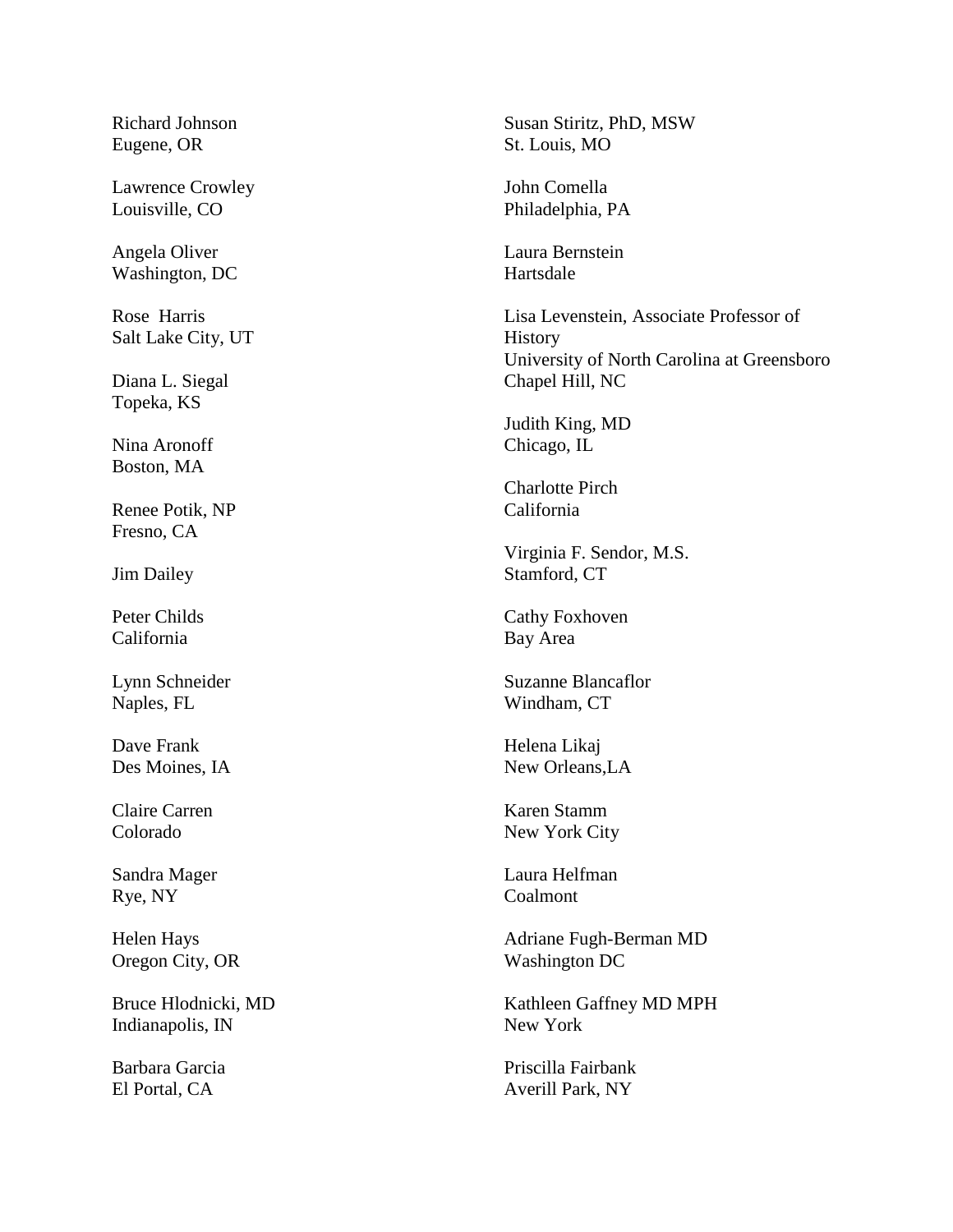Dr. Flojaune Griffin Cofer Reproductive Health Epidemiologist Sacramento, CA

Freda Ballas Dallas, TX

Ronald R Hammersley Palm Bay, FL

Susan Margot Ecker Malden, MA

Sally Barrett-Page Boulder, CO

Ms. Alice B. Rasher Mt. Kisco, NY

Thomas Tizard Hawaii

Deborah St Julien WHNP, FNP San Jose, CA

Carol Rogers, Director Healthy Philadelplhia Philadelphia, PA

Steven Kostis New York, NY

Susan Elizabeth Davis New York, NY

Gary Hull Riverdale, UT

Juanita Hull Riverdale, UT

Sally Gwin-Satterlee Felton, CA

DebbieRouse Illinois

Christina Cherel, MPH Washington, DC

Deborah Dill ABCD Family Planning Boston, MA

Sara Culver New Haven, CT

Lauren Coy, MPH San Francisco, CA

Jessica Coleman Massachusetts General Hospital Boston, MA

Peter F Davis Greenfield, MA

Whitney Gray Upper Marlboro, MD

Gulielma Leonard Fager Baltimore, MD

M Healey Boston, MA

Cori Blum, MD Chicago, Illinois

Elizabeth A. Kissling, Ph.D. Professor, Women's & Gender Studies Eastern Washington University

J. Parker Dockray, MSW Oakland, CA

Marcy Darnovsky Center for Genetics and Society Berkeley, CA

Emma Pliskin New York City, NY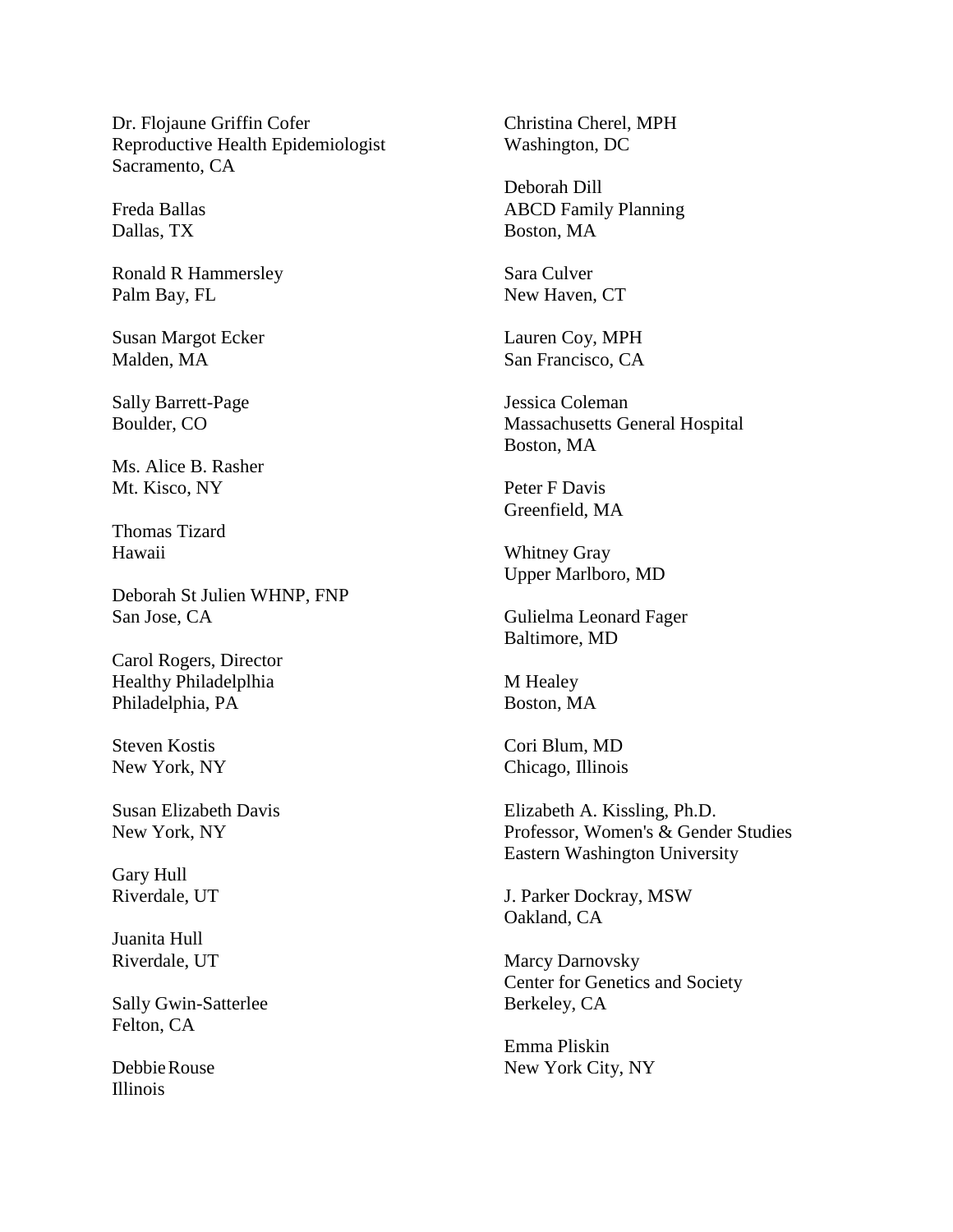Grace Uomoto, RN BSN Founder of Fearless Fertility, LLC Seattle, WA

Mira Weil **Massachusetts** 

Martha Boisseau Georgia

Ruth Romo, FNP

Susan Spivack Cobleskill, NY

Miranda Dettmann, MPH New York, NY

Alexander Michael Brammer Kansas City

Mia Kim Sullivan Amherst, MA

Rae Johnson-Bundy CD(DONA) Lancaster PA

Ilene Richman, LMSW, FAE New York

Karen Stamm New York City, NY

Jenna Weintraub Rochester, NY

Lauren Abramowitz, FNP-BC New York, NY

Annie Hoopes, MD, MPH Denver, CO

Jade F. Hillery, MPH Washington DC

Angeline Ti, MD MPH, UCSF San Francisco, CA

Jaime Palmer Klamath Falls, OR

Noah Davis New York

Anna Churchill Belmont, MA

Lucie Steinberg New York, NY

Connie Folse, MPH Austin, Texas

Adjoa Sankofia Tetteh New York, NY

Abigail Love MD MPH Cambridge, MA

Rory Woodard Brooklyn, NY

Corey Westover, MPH,CLC Brooklyn, NY

Rena Tucker Brooklyn, NY

Meredith Manze New York, NY

Susan Spivack Cobleskill, NY

Ginnah Howard Gilbertsville, NY

Lauren Guy, IBCLC, RLC Greensboro, NC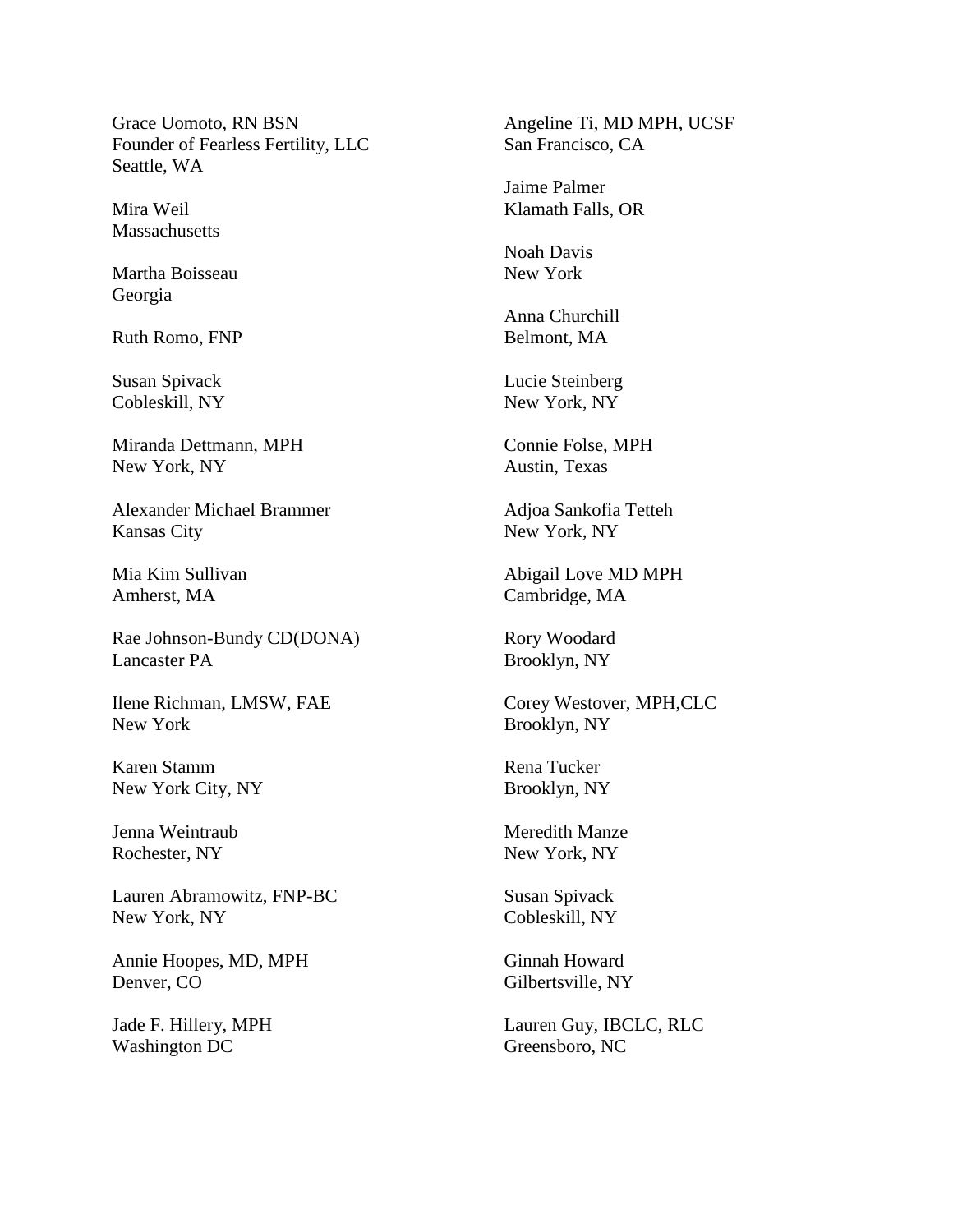Alison Stuebe, MD, FACOG University of North Carolina School of Medicine Chapel Hill, North Carolina

Kristen Kiely WHNP-BC Boston, MA

Megan L. Kavanaugh, DrPH New York, NY

Jenny LY Sheehan JLYS Consulting, LLC Falmouth, MA

Lola Akintobi Boston, MA

Rebecca Duncan, BSN, RN Public Health Home Visiting Nurse, Doula Philadelphia, PA

Amie Newman Amie Newman Consulting Seattle, WA

Joann Casado New York

Laurie Mootz Cottage Grove Oregon

Joan Gray Eugene, OR

Jack Gray Noti, OR

Shannon E. O'Malley, MS Dorchester, MA

Maichelly Baez Boston, MA

Brenda Reyes Chicago, IL

Trina Stout Portland, OR

Colin McCluney, MD Columbus, OH

Melissa Natavio MD MPH University of Southern California Los Angeles, CA

Kayla Bert New York

Jordan Hastie, UCSF MS4 Oakland, CA

Grace Mueller, Medical Student Medford, MA

Nicole Veilleux, RN, CNM student New Hampshire

Katie Mathisen Madison, WI

Jodi Lynn Fennell The Black Virgin LLC Las Vegas, NV

Meghan Eagen-Torkko, PhD, CNM, ARNP Seattle, WA

Susan Hope Dundas, PA-C Lansing, MI

Katherine Parker Bryden, CNM Waterloo, Iowa

Amanda Heffernan El Rio Birth & Women's Health Center Tucson, AZ

Michelle Farber, CNM ARNP Seattle, WA